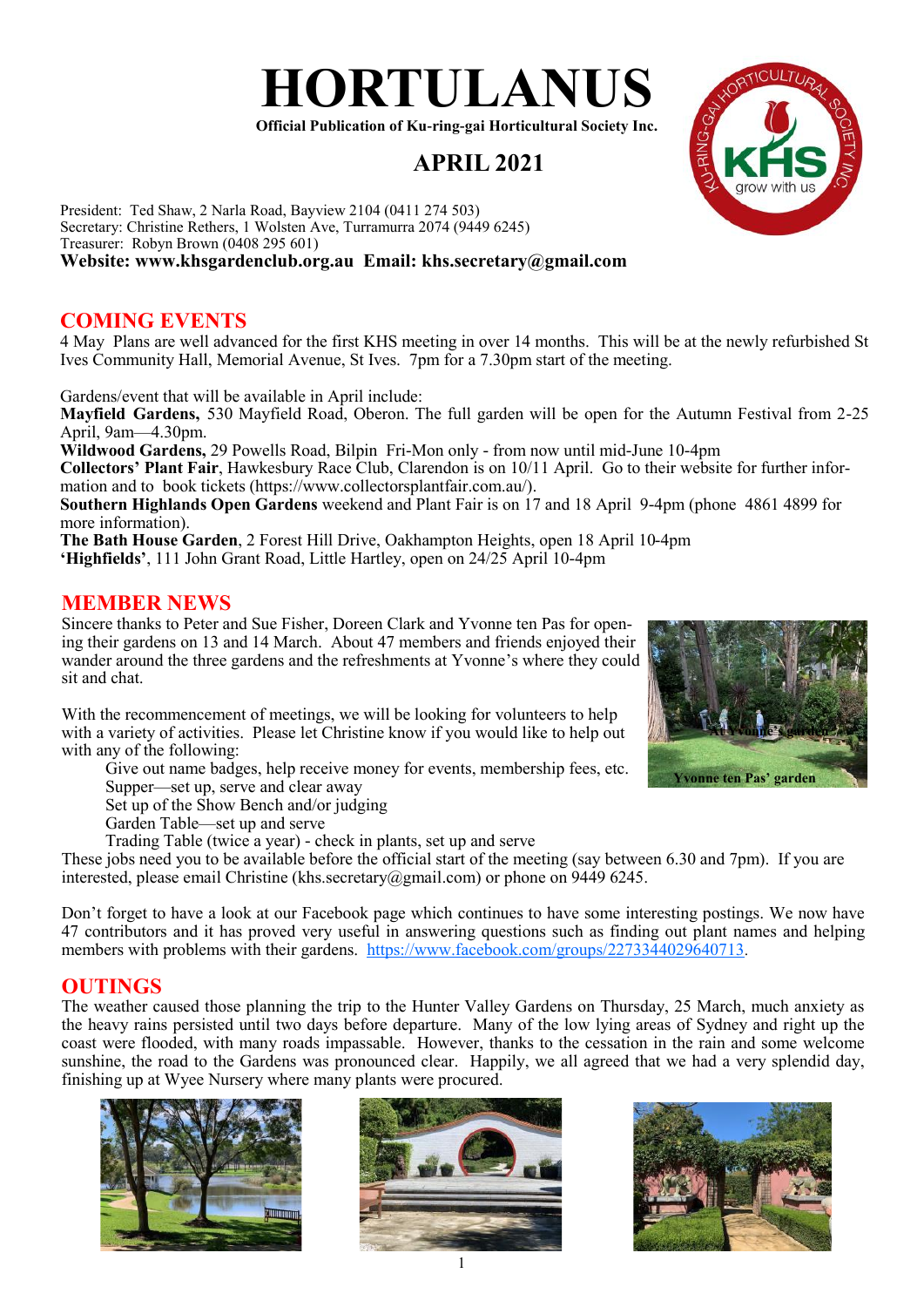## **WHY HEDGE WHEN YOU CAN 'HOYA' by Christine Rethers**

A few year ago, we were faced with a dilemma—what to do with a tall and ugly paling fence on the western side of our garden which gets the morning sun but is sheltered from the afternoon sun. The obvious solution was to plant a hedge of Camellia sasanqua or Murraya or some such plant. The problem with this was that it would extend up to a metre into the garden bed, taking up precious growing space. Putting our thinking caps on, we finally came up with a solution—to cover the fence with Hoya australis, a luscious and vigorous native hoya. Hoya australis grows naturally in the coastal regions of Australia from Cape York down to about Grafton but is quite comfortable with Sydney conditions. It flowers in summer and autumn and has umbels of white, sweetly scented flowers.

So, how to go about this. We planted our hoya close to the fence using a mix of garden soil, compost and orchid bark for good drainage. We then attached a length of strong wire to run from the bottom to the top of the fence and as the tendrils grew, trained them up this wire using some ties. At the same time we ran the wire along the top of the fence—a post and rail fence is the easiest to attach a wire to but if the rail is on the other side, you can still attach the wire with a nail every metre or so. When the hoya reached the top wire, it was now trained either side along the wire. After a few months, more tendrils appeared along this top one and these were allowed to drape down. Eventually, these continued to grow downwards until they reached the ground. They took root nicely here and we started the whole process again of training these up the fence. They wound themselves nicely around the downward facing tendril and continued upwards until they reached the top where they were trained to grow sideways again. This way, a long length of fence was covered over time. Ours has been growing for several years now and has covered many metres either side of the original plant.

If privacy is your main goal, it is possible to attach some trellis to the main fence and train the hoya to cover this as well. If you have a country property or know someone who has, a hova fence is just about fire-proof as even in dry weather it remains succulent. The hoya is best fed only very lightly with some pelleted manure or slow release fertiliser once a year. Too much fertiliser and it will produce leaves but not many flowers. The hoya is a most obliging plant and provides endless cuttings that take root quickly if laid in some compost, wet newspaper or sphagnum moss (or even in a glass of plain water). We have many cuttings available from the prunings of our plants and are happy to give them away to anyone who would like to give this a try. Some will be on the Garden Table at our next meeting but if you are passing our place, just drop in and pick up some.



## **SOWING THE SEEDS OF THE WORLD'S RUBBER INDUSTRY.**

Natural rubber comes from latex, a white substance produced by many plants. Scoring the bark of these trees (tapping) causes the latex (sap) to flow out like a sticky milk. Until the late  $19<sup>th</sup>$  Century the majority of the world's rubber came from Central and South America where the latex-yielding trees grew wild, Castilla elastica in Central America and Hevea brasiliensis in the rain forests of Amazonia. Some latex-producing trees could be found in the wilds of India, Ficus elastica for example, but this was found not to have a latex that could be used commercially.

Local people long knew the useful properties of Caoutchouc, as the rubber tree was called. Amazonian Indians used it to waterproof clothing and dwellings against the drenching downpours of the rainforest while the Aztecs and the Mayans used latex from such plants as Castilla elastica to create balls for their ritual ball games.

Untreated rubber does not travel very well as it becomes sticky in hot weather and brittle when cold. This limited its usefulness to the Western world until 1839 when Charles Goodyear discovered that by mixing sulphur and lead into rubber and heating it, it produced a material that stayed dry and flexible even at high and low temperatures. The pro-

cess became known as vulcanisation after Vulcan, the god of fire. Soon rubber was being used to make everything from beds containing hot water to help the Welsh miners with hypothermia to elasticising fabrics and insulating undersea cables. By 1860, the price of rubber had reached an all-time high, approaching that of silver.

Seeking to avoid having to rely on South America for supplies of rubber, the British Government hatched a plan for generating its own supplies of the most valuable rubber yielding species, Hevea brasiliensis. The plan was to acquire seeds from South America and set up plantations in the colonies with suitable climates. The Government offered to pay one of Joseph Hooker's contacts, Henry Alexander Wickham, £10 for every one thousand seeds he could obtain of **A** rubber plantation

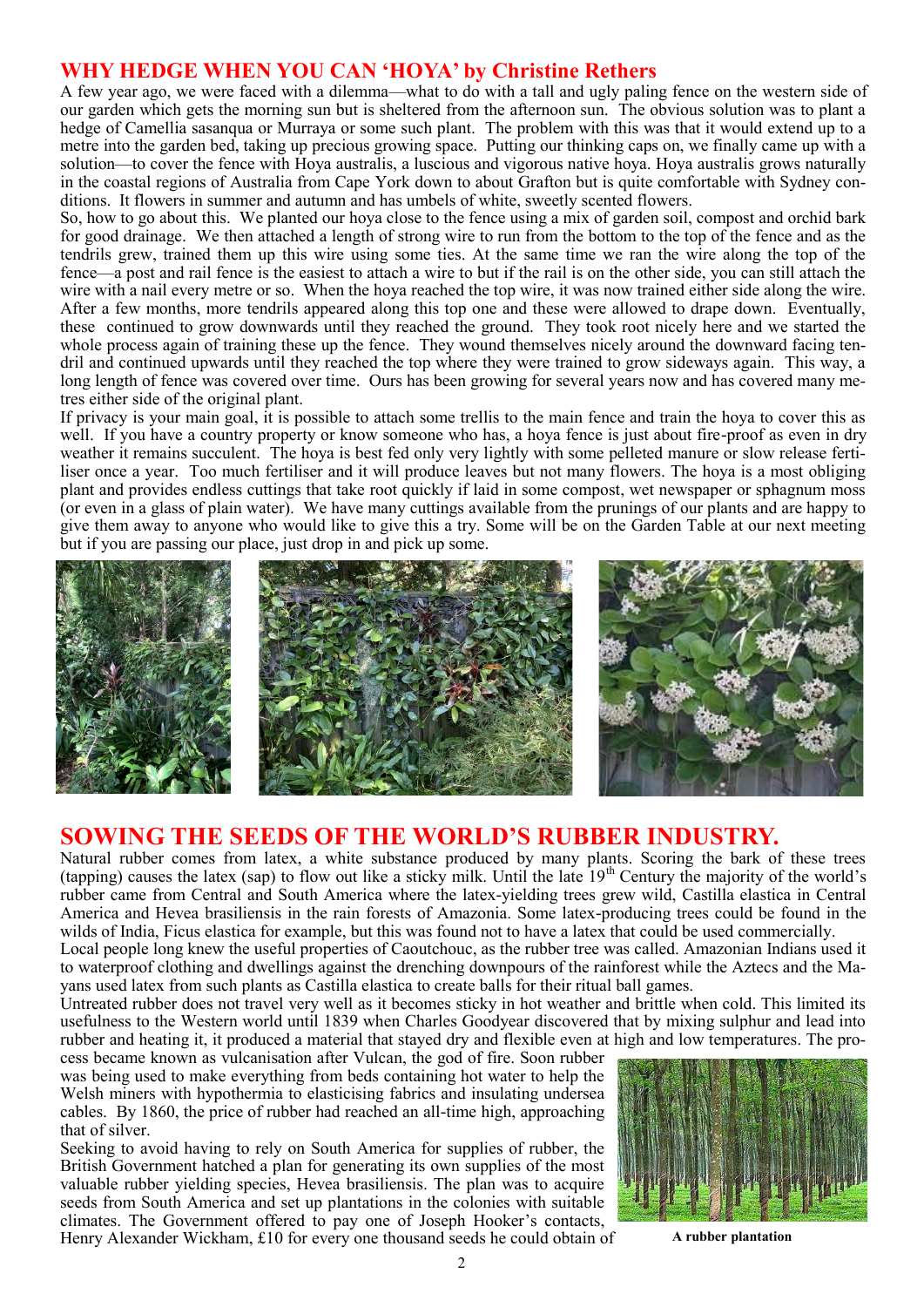Hevea brasiliensis and send to England (to Kew). He set out in 1876 and a note in the Kew archives dated 7 July 1886 tells of his success. "70,000 seeds of Hevea brasiliensis were received from Mr H A Wickham on June 15. They were all sown the following day and a few germinated four days later. About 2,700 have been potted on, not quite 4%. This may be considered the total number of plants as very few will germinate after this date. Many hundreds are 15 inches high and are in a vigorous, healthy state."

An earlier attempt to grow rubber trees in the Calcutta Botanical Gardens had failed because the climate was unsuitable so Hooker sent the plants to Ceylon (Sri Lanka). He dispatched 2,000 Hevea brasiliensis and 32 Castilla elastica to Dr H K Thwaites at the Royal Botanic Gardens, Peradeniya. They were planted out and were soon thriving. In due course some were transferred to the Henerarathgoda Botanical Gardens and latex tapping experiments began. By 1892 one specimen had grown to a circumference of almost two metres and had yielded 3.25kg of dry rubber in five years.



Hooker also sent plants to Singapore, Jamacia, Monserrate, Queensland and Cameroon. The **Extraction of latex from a**  22 seedlings he sent to Singapore gave rise to 1200 seedlings. These plants were inherited **rubber tree**

by Henry Ridley when he took over the gardens in Singapore in 1888. Ridley found he could tap the plants every day and they would always produce the same amount of latex.

In 1907 when a vulcanising plant opened in Singapore to make tyres, some of the Botanical Garden's rubber was used to make the first tyres from cultivated rubber. Convinced that the demand for bicycle tyres and other goods would soon outstrip wild supply, Ridley filled the pockets of visiting dignitaries with seeds to plant around their houses.

By 1930, 1.2 million hectares of the Malay peninsula had come under rubber cultivation. The total world production of rubber that year was 821,815 tonnes, most of which came from the Malay peninsula. The next biggest share of 240,000 tonnes was from the Dutch East Indies with Sri Lanka producing 62,000 tonnes. Brazil only produced 17,137 tonnes. Today, much of the rubber that is still produced naturally rather than synthetically has its roots in the 22 seedlings that were grown from the Amazonian stock that Kew send to Singapore in 1877.



► Autumn is back with us again and there are dead leaves all over the place, including your roof and gutters. If you are not using a gutter-guard, make sure you keep the gutters clear as they can quickly fill up with dead leaves. Leaves can also fill the valleys on your roof which are harder to access, especially if you live in a double storey house.

Cleaning these is a job for the professionals.

► Autumn leaves are a wonderful asset for every garden so don't waste them. Rake them up off your lawn and your paths and put them in your compost bin where they will break down into a delicious compost for your garden. Alternatively, if you don't have a compost bin, you can put them into sacks and then into a shady part of your garden where they can slowly decompose, ready to put back on your garden in spring.

► Now is the time to plan for your spring garden. Most of the bulb nurseries will have their spring catalogues available now so start looking through these for ideas of what to get. Remember, in Sydney both daffodils and tulips are really only good the first year they are planted so ideally, they should be replaced each year. Sydney does simply not get cold enough to initiate a flower for a second year. The same applies to ranunculus and anemones, as well as crocus. Bluebells, however, are fine and can stay in the ground until they have used up all their space when they should be lifted and replanted.

► Now is also the time to look through the rose catalogues. Planting bare-rooted roses in about July is the very best and cheapest way to increase your rose collection. In Australia, we have some wonderful rose growers, mostly in Victoria or South Australia but we also have a good rose nursery here in Sydney. Dr Google will quickly find you these nurseries. You can also start preparing the area where you will be planting your new rose by digging in some compost and cow manure as well as a handful of lime. When the time comes to plant your new rose, all you have to do then is to pop it in. Wait until the leaves appear before applying any fertiliser.

► Now the grass is starting to slow down, it is time to give your lawn mower its annual inspection. The next time the tank is empty, don't refill it but give your mower a good look-over. Turn it upside down and check the blades to see if they need changing. Are they moving easily? Check that the blades still have plenty of life in them and are not badly worn. Have a look at the main blade housing. Is there any wear around the rim? If there is, you might need to fit a piece of metal to the rim to protect it when you are mowing near a path edge or gutter. Gently pull out the rip cord and check for wear. You don't want to have it break and wrap itself around your ears. Inspect your air cleaner paper filter and give it a good dust off with a brush. If it is very dirty, get a new one. Give the mower new spark plugs and this will make for easier starting. Mower blades can be awkward to remove if you don't have a good tool kit. Mower shops will do it for you but it is not particularly cheap.